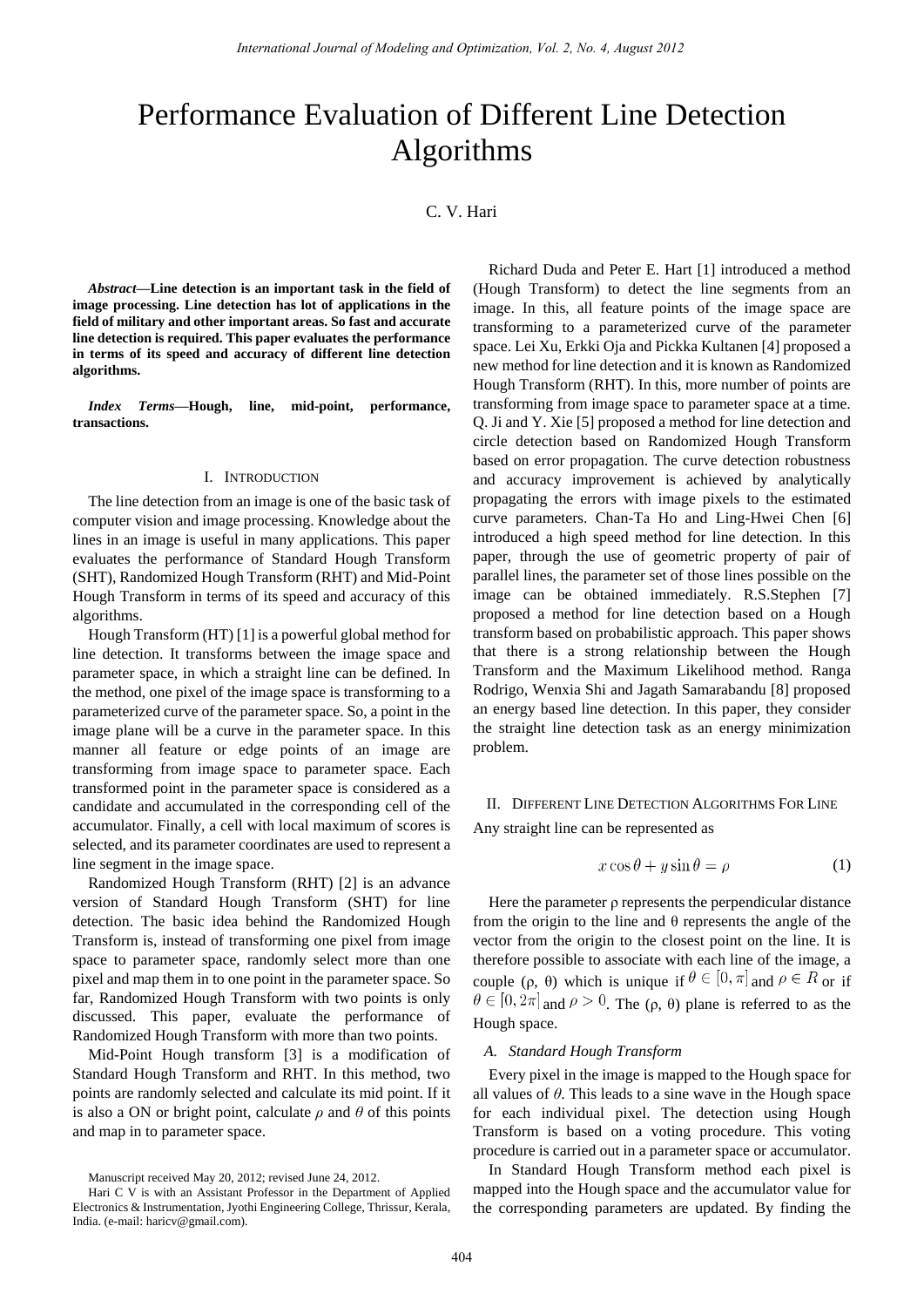bins with the highest values in the accumulator space the most likely lines can be extracted and their geometric definitions read off. The advantage of Hough Transform based detection is that lines need not be continuous thus enabling detection even in presence of noise. The main disadvantage is the high computational and memory overhead with the size of the accumulator and the parameter space being the limiting factors.



#### *A. Randomized Hough Transform*

In the case of Randomized Hough Transform, randomly pick two or more pixels and map them in to one point in the parameter space. In comparison with Hough Transform, this new method has the advantages of the small storage, high speed, infinite parameter space and arbitrarily high resolution. The Randomized Hough Transform is as shown in Fig. 1

A straight line can be expressed by  $y = mx + c$ . In this equation the parameters of the line are *m* and *c*. If two pixels are in the same line, its *m* and *c* values will be same in the parameter space. We know the parametric equation of line is  $\rho = x \cos \theta + y \sin \theta$ . So, if two points  $(x_1, y_1)$  and  $(x_2, y_2)$  are on the same line, it's (*ρ, θ*) values will be same in the parameter space.

Randomized Hough Transform picks two points simultaneously to detect lines. It can use *n* points to find an *n* parameter curve. The method being to solve the *n* parameters for curve from the *n* linear equations using the *n* points selected at random. A modification for the line detection algorithm can also be attempted using more number of random points simultaneously. In RHT with 3 points (RHT-3), select three points simultaneously at random from the set of ON pixels from the image. Taking any two sets out of those we transform them to the  $(\rho, \theta)$  space. We get two discrete points in the  $(\rho, \theta)$  space. If the three points that we selected were collinear then all possible combinations of them would map to the same point in  $(\rho, \theta)$  space. The idea given above for RHT- 3 can be extended by taking four points (RHT-4) at a time. Four points would give six possible pair selections. The  $(\rho, \theta)$  values for each of them has to be found out. Then a voting procedure is followed. If three or more pairs evaluate to the same  $(\rho, \theta)$  value that particular accumulator bin is updated.

# *B. Mid-Point Hough Transform*

The new method calculates the mid-point of the two selected random points from binary image. If the mid-point is also an ON pixel we map the random points to the parameter space else we do not map any of those pixels at all. By mapping we mean that for each value of  $\theta$  we find the corresponding *ρ* value for the pixel under consideration. We then proceed to pick the next pair of random pixels and apply the same logic on them. The main disadvantage of this algorithm is the missing of small line segments which is a common drawback among all randomized algorithms.

Since only one point is mapped for every pair of points taken, the estimation of parameter  $(\rho, \theta)$  is prone to errors. This can be alleviated at the cost of added processing by mapping the selected pair also along with the midpoint. This modified Mid-Point Hough Transform will smooth out the estimation errors in the parameter space as more number of points are now mapped to the parameter space. Mid-Point Hough Transform algorithm and modified mid-point algorithms are named as MP1 and MP2 respectively.

#### III. PERFORMANCE EVALUATION

The performance evaluation done on the basis of speed and accuracy of the different line detection algorithms. A number of images with known (*ρ, θ*) values are selected as input images. The line is detected using the different algorithms. The mean square error between the parameters of the actual and detected line is computed. This is repeated for different signal to noise ratios (SNR). Different SNRs are obtained by synthetically adding white Gaussian noise to the image.







Fig. 3. Comparison of various algorithms in terms of No of Transaction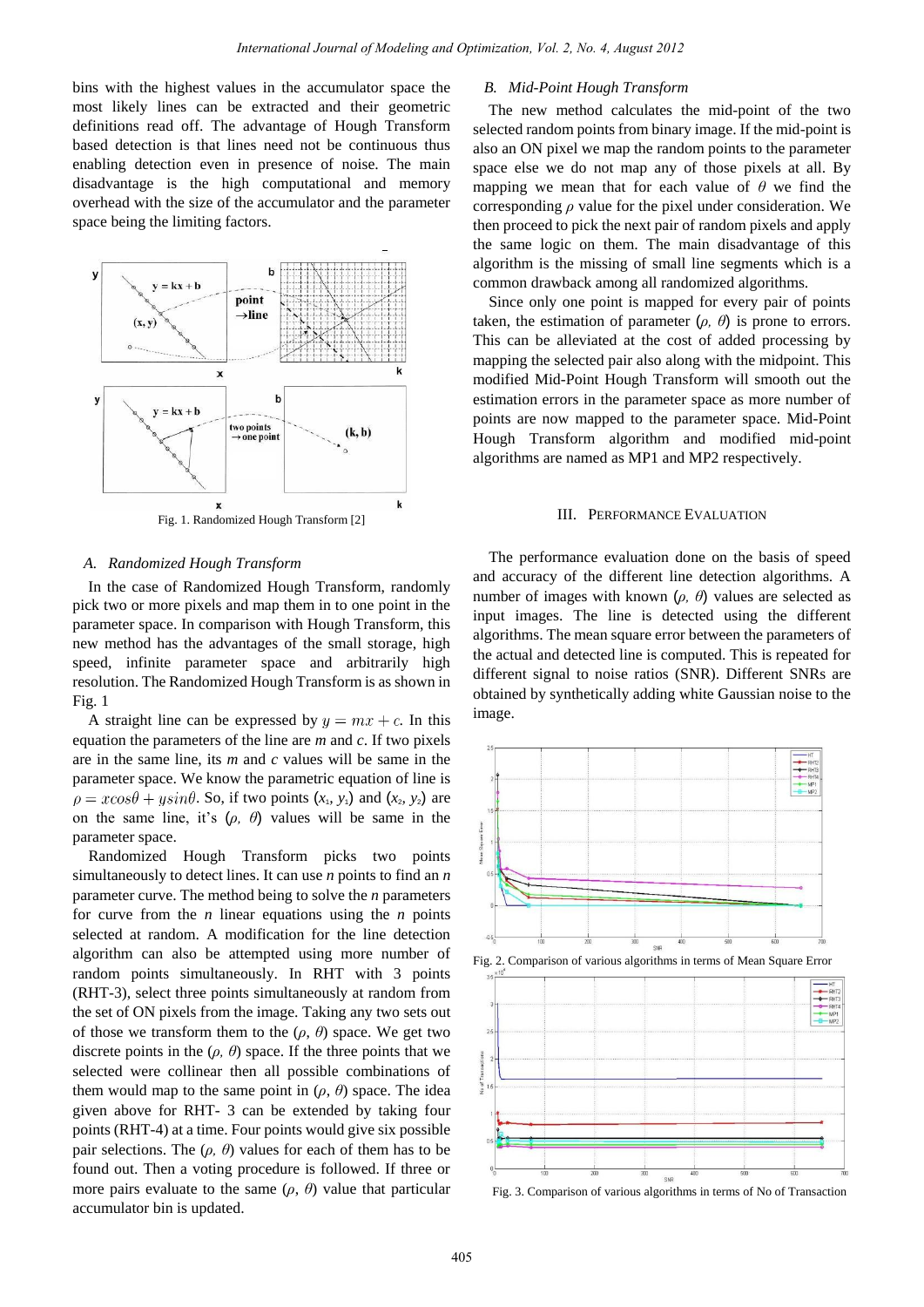# *International Journal of Modeling and Optimization, Vol. 2, No. 4, August 2012*

|            |    | Actual | Detected           |    |    | Number             | Time  |
|------------|----|--------|--------------------|----|----|--------------------|-------|
| <b>SNR</b> | ρ  | θ      | Number<br>of Lines | ρ  | θ  | of<br>Transactions | (sec) |
| <b>INF</b> | 50 | 63     |                    | 50 | 63 | 15257              | 1.83  |
| 655.3<br>6 | 50 | 63     | 1                  | 50 | 63 | 15155              | 1.84  |
| 72.82      | 50 | 63     | 1                  | 50 | 63 | 15154              | 1.85  |
| 26.21      | 50 | 63     | 1                  | 50 | 63 | 15151              | 1.79  |
| 18.20      | 50 | 63     | 1                  | 51 | 64 | 15033              | 1.85  |
| 13.37      | 50 | 63     | 1                  | 51 | 64 | 14984              | 1.87  |
| 10.24      | 50 | 63     | 1                  | 51 | 64 | 17772              | 1.75  |
| 8.09       | 50 | 63     | 1                  | 52 | 64 | 26772              | 1.98  |
| 6.55       | 50 | 63     | 1                  | 53 | 66 | 67789              | 3.06  |

TABLE II: RANDOMIZED HOUGH TRANSFORM WITH TWO POINTS (RHT2) PERFORMANCE

| <b>SNR</b> | Actual |    |                    | Detected |    | Number             | Time  |
|------------|--------|----|--------------------|----------|----|--------------------|-------|
|            | ρ      | θ  | Number<br>of Lines | ρ        | θ  | of<br>Transactions | (sec) |
| INF        | 50     | 63 |                    | 50       | 63 | 7358               | 1.02  |
| 655.3<br>6 | 50     | 63 | 1                  | 50       | 63 | 7827               | 1.05  |
| 72.82      | 50     | 63 | 1                  | 50       | 63 | 6947               | 1.07  |
| 26.21      | 50     | 63 | 1                  | 51       | 64 | 7987               | 0.94  |
| 18.20      | 50     | 63 | 1                  | 51       | 64 | 7918               | 0.93  |
| 13.37      | 50     | 63 | 1                  | 52       | 62 | 7279               | 1.03  |
| 10.24      | 50     | 63 | 1                  | 51       | 64 | 6603               | 1.03  |
| 8.09       | 50     | 63 | 1                  | 51       | 64 | 9193               | 1.02  |
| 6.55       | 50     | 63 |                    | 56       | 55 | 10235              | 1.05  |

TABLE III: RANDOMIZED HOUGH TRANSFORM WITH THREE POINTS (RHT3) PERFORMANCE

|             | Actual            |        | Detected           |        |                     | Number             | Time  |
|-------------|-------------------|--------|--------------------|--------|---------------------|--------------------|-------|
| SNR         | ρ                 | θ      | Number of<br>Lines | ρ      | θ                   | of<br>Transactions | (sec) |
| $_{\rm NF}$ | 5<br>$\mathbf{0}$ | 6<br>3 | 1                  | 5<br>0 | 6<br>3              | 5155               | 0.87  |
| 655.3<br>6  | 5<br>$\mathbf{0}$ | 6<br>3 | $\mathbf{1}$       | 5<br>0 | 6<br>3              | 5178               | 0.88  |
| 72.82       | 5<br>$\theta$     | 6<br>3 | 1                  | 5<br>0 | 6<br>4              | 5149               | 0.82  |
| 26.21       | 5<br>$\theta$     | 6<br>3 | $\mathbf{1}$       | 5<br>2 | 6<br>$\overline{2}$ | 5127               | 0.81  |
| 18.20       | 5<br>$\theta$     | 6<br>3 | $\mathbf{1}$       | 5<br>1 | 6<br>4              | 4974               | 0.79  |
| 13.37       | 5<br>$\mathbf{0}$ | 6<br>3 | $\mathbf{1}$       | 5<br>2 | 6<br>2              | 4792               | 0.78  |
| 10.24       | 5<br>$\Omega$     | 6<br>3 | $\mathbf{1}$       | 5<br>1 | 6<br>4              | 4980               | 0.80  |
| 8.09        | 5<br>$\theta$     | 6<br>3 | 1                  | 5<br>1 | 6<br>4              | 4902               | 0.78  |
| 6.55        | 5<br>0            | 6<br>3 | 1                  | 5<br>7 | 7<br>4              | 11363              | 1.25  |

In the test image, a line segment with known  $\rho$  and  $\theta$  is present. In the different tables, the transaction number from image space to parameter space and the total time for the execution are given. The best algorithm will detect more number of lines in less number of transactions and time. If the transaction from image space to parameter space is high, then that algorithm should require high memory.

Fig. 2 shows the mean square error in various SNR for different algorithms. Fig. 3 shows the number of transactions at various SNR for different algorithms. The number of transactions is the number of computational operations, which is essentially a measure of time consumed for estimation of the parameters. Notations SHT and RHT*n*  represents the Standard Hough Transform and Randomized

# Hough Transform with *n* points.

TABLE IV: RANDOMIZED HOUGH TRANSFORM WITH FOUR POINTS (RHT4)

| PERFORMANCE |                   |        |                    |                     |          |                    |               |  |
|-------------|-------------------|--------|--------------------|---------------------|----------|--------------------|---------------|--|
| <b>SNR</b>  | Actual            |        | Detected           |                     |          | Number             |               |  |
|             | ρ                 | θ      | Number of<br>Lines | ρ                   | $\theta$ | of<br>Transactions | Time<br>(sec) |  |
| <b>INF</b>  | 5<br>0            | 6<br>3 | 1                  | 5<br>0              | 6<br>3   | 3600               | 0.80          |  |
| 655.3<br>6  | 5<br>$\Omega$     | 6<br>3 | $\mathbf{1}$       | 5<br>1              | 6<br>4   | 3692               | 0.79          |  |
| 72.82       | 5<br>$\theta$     | 6<br>3 | 1                  | 5<br>1              | 6<br>4   | 3502               | 0.82          |  |
| 26.21       | 5<br>$\mathbf{0}$ | 6<br>3 | $\mathbf{1}$       | 5<br>1              | 6<br>4   | 3775               | 0.79          |  |
| 18.20       | 5<br>0            | 6<br>3 | $\mathbf{1}$       | 5<br>1              | 6<br>4   | 3622               | 0.80          |  |
| 13.37       | 5<br>$\theta$     | 6<br>3 | $\mathbf{1}$       | 5<br>1              | 6<br>4   | 3773               | 0.80          |  |
| 10.24       | 5<br>0            | 6<br>3 | 1                  | 5<br>$\overline{c}$ | 6<br>2   | 3585               | 0.79          |  |
| 8.09        | 5<br>$\mathbf{0}$ | 6<br>3 | $\mathbf{1}$       | 5<br>$\overline{2}$ | 6<br>4   | 3220               | 0.78          |  |
| 6.55        | 5<br>0            | 6<br>3 | 1                  | 4<br>$\overline{2}$ | 5<br>9   | 2760               | 0.82          |  |

#### TABLE V: MID-POINT HOUGH TRANSFORM I (MP1) PERFORMANCE

|            |    | Actual   |                    | Detected |    | Number                 |               |
|------------|----|----------|--------------------|----------|----|------------------------|---------------|
| <b>SNR</b> | ρ  | $\theta$ | Number<br>of Lines | ρ        | θ  | of<br>Transaction<br>s | Time<br>(sec) |
| <b>INF</b> | 50 | 63       | 1                  | 50       | 63 | 3666                   | 0.75          |
| 655.3<br>6 | 50 | 63       | 1                  | 50       | 63 | 3795                   | 0.77          |
| 72.82      | 50 | 63       | 1                  | 50       | 63 | 4085                   | 0.80          |
| 26.21      | 50 | 63       | 1                  | 50       | 63 | 4153                   | 0.79          |
| 18.20      | 50 | 63       | 1                  | 51       | 64 | 3539                   | 0.82          |
| 13.37      | 50 | 63       | 1                  | 51       | 64 | 3755                   | 0.83          |
| 10.24      | 50 | 63       | $\mathbf{1}$       | 52       | 62 | 4048                   | 0.80          |
| 8.09       | 50 | 63       | $\mathbf{1}$       | 52       | 64 | 3786                   | 0.82          |
| 6.55       | 50 | 63       | 1                  | 44       | 71 | 2316                   | 0.81          |

TABLE VI: MID-POINT HOUGH TRANSFORM II (MP2) PERFORMANCE

|            |    | Actual |                    | Detected |    | Number             | Time  |
|------------|----|--------|--------------------|----------|----|--------------------|-------|
| <b>SNR</b> | ρ  | θ      | Number<br>of Lines | ρ        | θ  | of<br>Transactions | (sec) |
| <b>INF</b> | 50 | 63     | 1                  | 50       | 63 | 4503               | 0.77  |
| 655.3<br>6 | 50 | 63     | 1                  | 50       | 63 | 4804               | 0.78  |
| 72.82      | 50 | 63     | 1                  | 50       | 63 | 3982               | 0.82  |
| 26.21      | 50 | 63     | 1                  | 50       | 63 | 4769               | 0.79  |
| 18.20      | 50 | 63     | 1                  | 51       | 64 | 4782               | 0.80  |
| 13.37      | 50 | 63     | 1                  | 49       | 64 | 5366               | 0.80  |
| 10.24      | 50 | 63     | 1                  | 52       | 62 | 3852               | 0.81  |
| 8.09       | 50 | 63     | 1                  | 49       | 61 | 4810               | 0.80  |
| 6.55       | 50 | 63     | 1                  | 47       | 64 | 2784               | 0.80  |
| 6.05       | 50 | 63     |                    | 44       | 64 | 2115               | 0.80  |

## IV. CONCLUSION

Here Standard Hough Transform performance is compared with different Randomized Hough Transform algorithms and two Mid-Point Hough Transform algorithms. The Mid-Point Hough Transform algorithm (MP1) is giving better results than Randomized Hough Transform and Standard Hough Transform in terms of its accuracy, number of transactions and time required for the calculation. The modified Mid-Point Hough transform (MP2) is giving better results than MP1 in terms of its accuracy; Its number of transactions